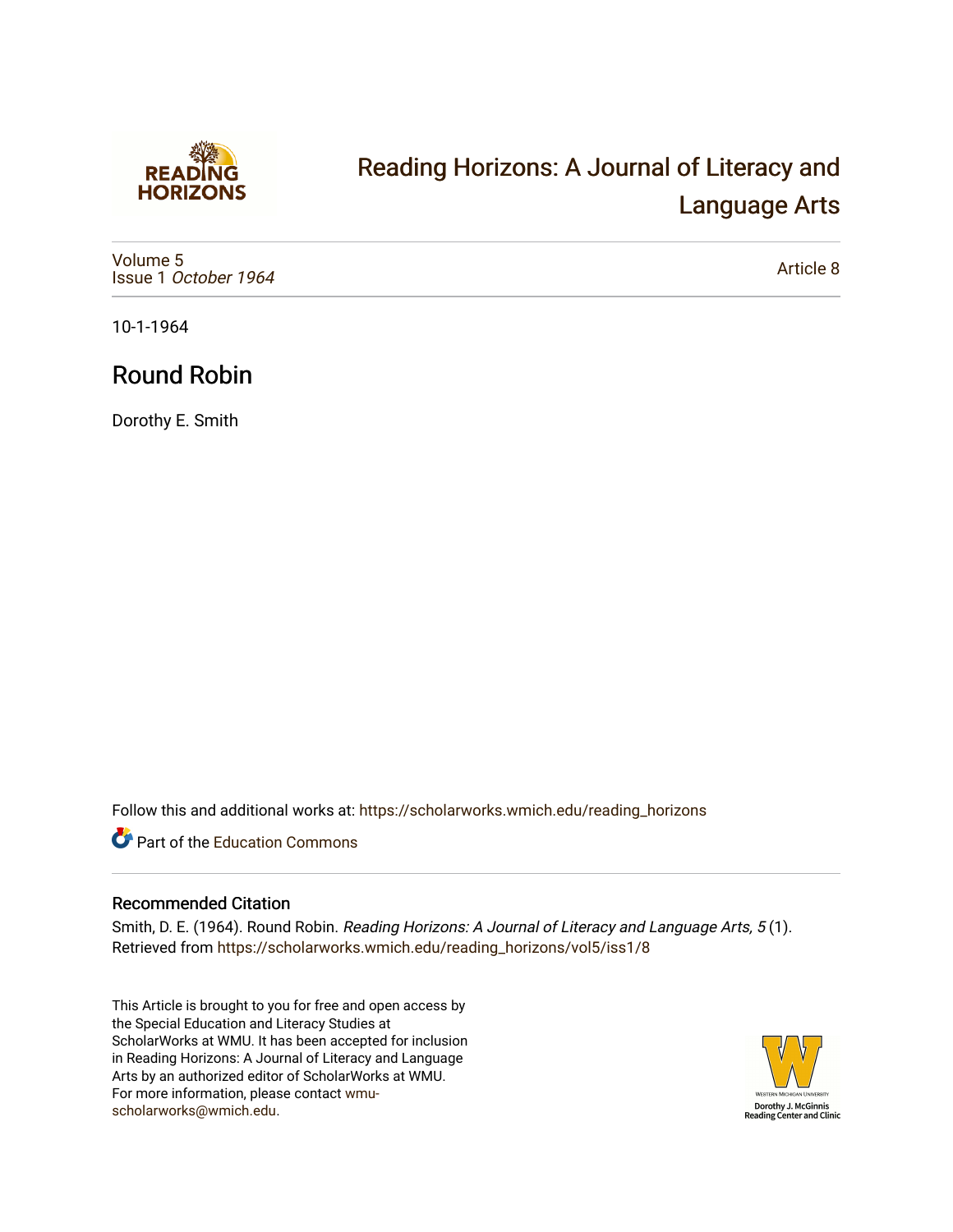

## *ROUND ROBIN Dorothy E. Smith, Editor*

We have often been asked about the people who subscribe to this magazine. Who are they? Where do they live? What connection, if any, do they have with the teaching of reading? We began to wonder, too, and we wrote to some of them who live in foreign countries. The list includes names from as far away as Laos and Norway. From time to time we will share their answers with you. Below are letters from Trinidad, Canada, and Bogotá.

From Mrs. Florence Noble, Port-of-Spain, Trinidad:

In the blue waters of the Caribbean lie two lovely islands, which are the most southerly of all the islands of the West Indies. Trinidad and Tobago make up one independent country, having gained its independence only about twenty months ago, and it is with a deep sense of pride and dignity, that I a citizen of that country, trumpet praise for the rapid progress made in respect of its developments.

My work in Trinidad is mainly with delinquents, and most of my voluntary occupation is centered on unfortunate youth. This is a very challenging field, especially in the case of a new nation, where developments are proceeding in rapid strides, and changes are fast becoming the order of the day. It is an estab lished fact that with changes come its attendant ills, and my sympathies are invoked towards the young people who have to suddenly face these changes. Most of them, because of circum stances, are deprived of parental guidance and proper home influence, and have ultimately become rejects of our society be-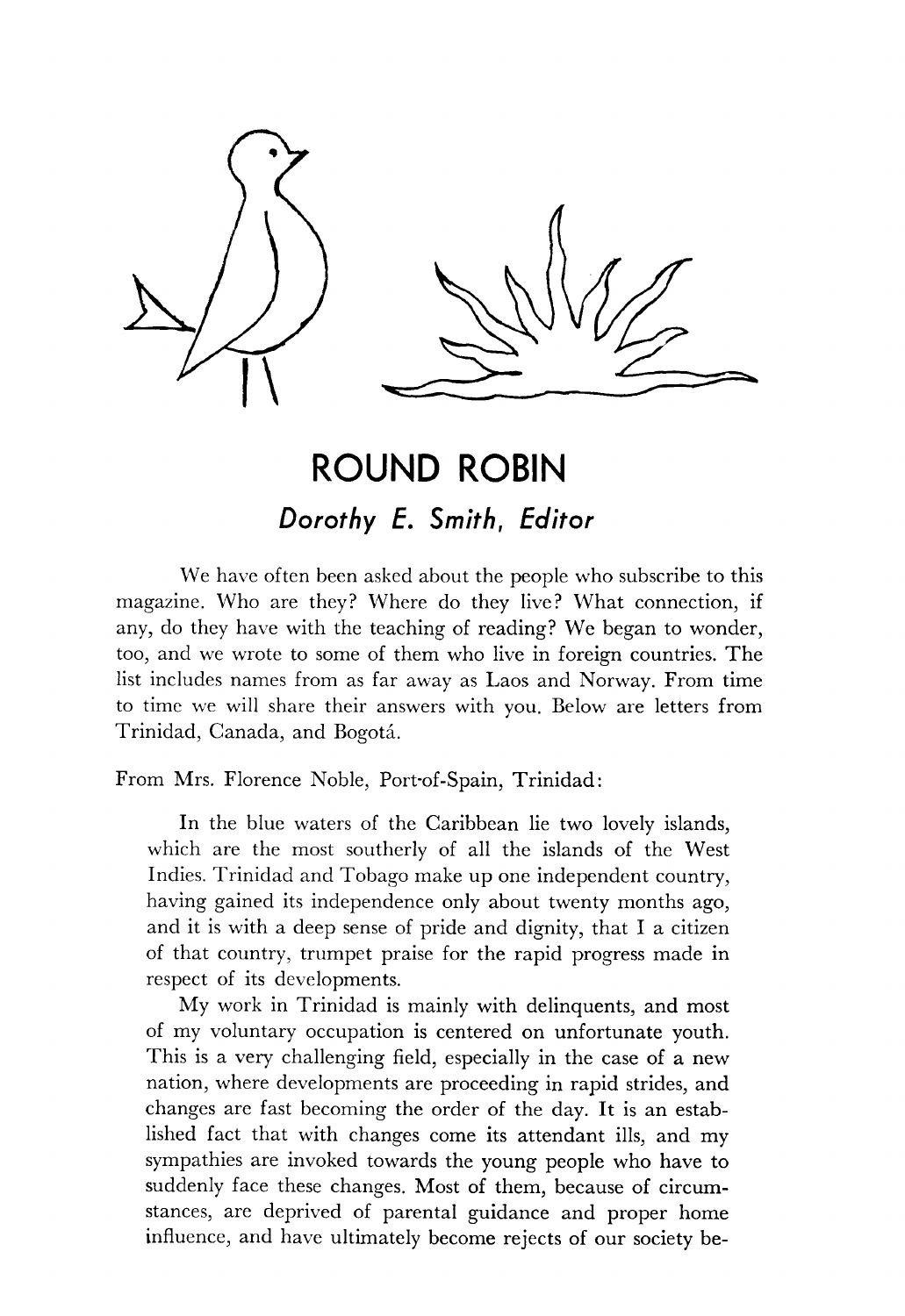### *34—rh*

cause of their unsavoury behavior in their periods of emotional tension and stress.

In conclusion, decent, responsible, law-abiding adult citizens cannot sit back in armchairs, and become complacent in the fact that Government will take care of it all. Instead, we enter the arena, in a voluntary capacity with all the zest and fervour required, to combat the ills of juvenile delinquency. This we do, with the hope of keeping our nation clean and progressive, one which will serve as an example to even the larger and older nations of the world.

Dr. Harold Mersereau Nason, Director of Elementary and Secon dary Education for the Province of Nova Scotia, Halifax, Nova Scotia, sent the following information on his career:

Before his present position, he was a teacher, principal, in spector of schools, and chief inspector of schools in Nova Scotia. He has lectured in Comparative Education at Edinburgh Uni versity and at London University. He has been director and chairman of many organizations concerned with education and reading, one of which was director of the International Reading Association. The Nova Scotia government has asked him to be its representative on several committees and conferences related to teachers and to teaching. Besides being a consultant for the Canadian edition of Ginn Basic Readers, Intermediate Series, he has had many articles published by educational journals.

From Grace McClellan, Assistant Head of the Reading Department of the Child Guidance Clinic of Greater Winnepeg, Winnepeg, Manitoba:

The Reading Department developed from the need for analysis of the academic problems of those children whose school achievement was not in harmony with their potentialities and from a growing demand in the schools for more specific help in dealing with severe reading problems. Any child of school age and resident of the Greater Winnepeg area is eligible for service. This service includes tests and interviews for diagnostic purposes, evaluations of the findings, and suggestions to parents and the schools. Some tutoring is done. Consultant services are provided, and research is being conducted to extend the understanding of causes of reading failure. We also have begun a Field Work program, training selected teachers through workshop activity to handle special tutoring of children.